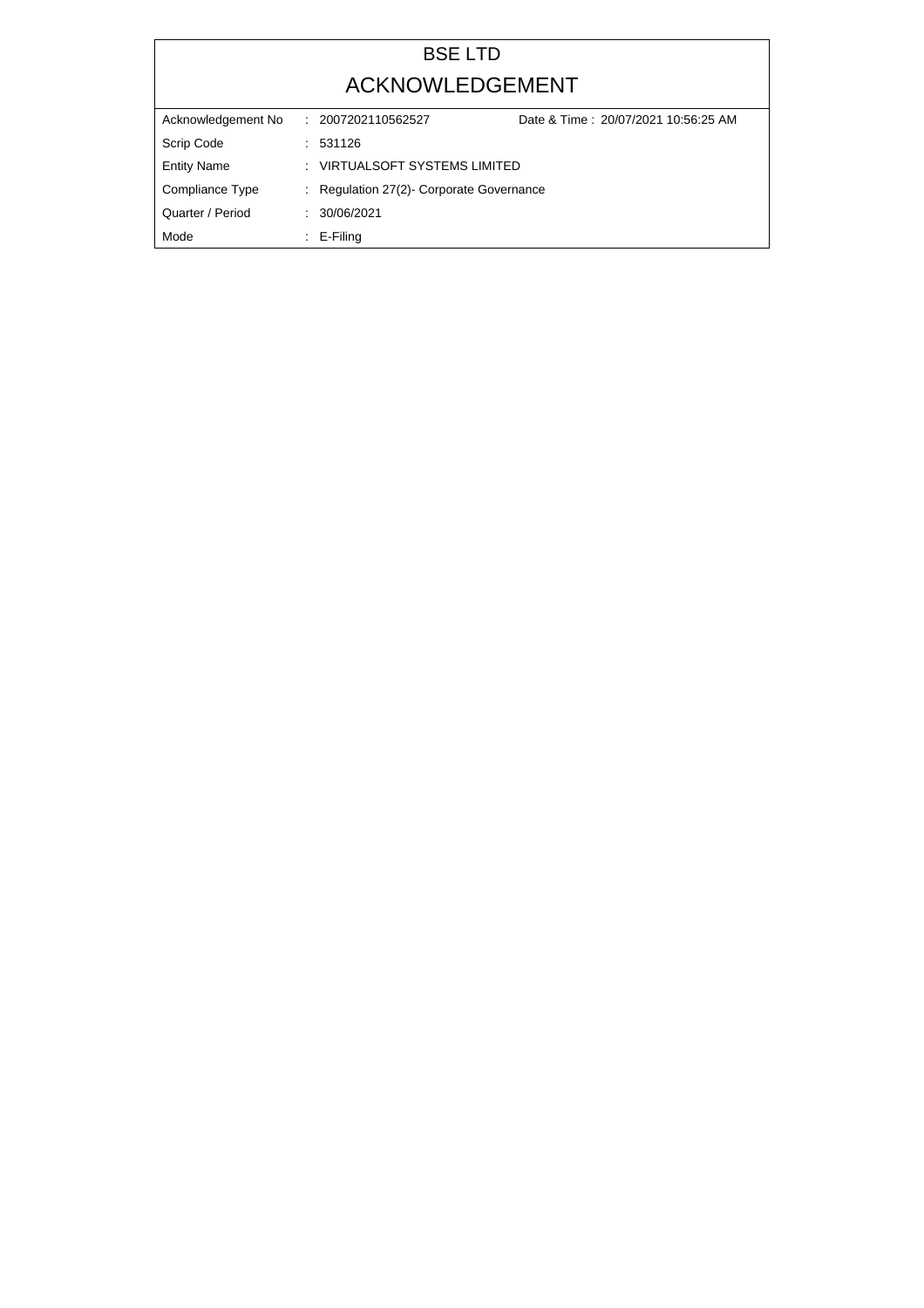| <b>General information about company</b>                       |                                    |  |  |  |  |  |  |
|----------------------------------------------------------------|------------------------------------|--|--|--|--|--|--|
| Scrip code                                                     | 531126                             |  |  |  |  |  |  |
| <b>NSE Symbol</b>                                              |                                    |  |  |  |  |  |  |
| <b>MSEI</b> Symbol                                             |                                    |  |  |  |  |  |  |
| <b>ISIN</b>                                                    | <b>INE237C01016</b>                |  |  |  |  |  |  |
| Name of the entity                                             | <b>VIRTUALSOFT SYSTEMS LIMITED</b> |  |  |  |  |  |  |
| Date of start of financial year                                | 01-04-2021                         |  |  |  |  |  |  |
| Date of end of financial year                                  | 31-03-2022                         |  |  |  |  |  |  |
| <b>Reporting Quarter</b>                                       | Quarterly                          |  |  |  |  |  |  |
| Date of Report                                                 | 30-06-2021                         |  |  |  |  |  |  |
| Risk management committee                                      | Not Applicable                     |  |  |  |  |  |  |
| Market Capitalisation as per immediate previous Financial Year | Any other                          |  |  |  |  |  |  |

|                              |                                                                |            |            |                                                           |                            |                               |                            |                                                                                                      |                                             | <b>Annexure I</b>                           |                                                          |                      |                                            |                                                                                                                                                |                                                                                                                                                                             |                                                                                                                                                                          |                                                                                                                                                                                                               |                                             |                                             |
|------------------------------|----------------------------------------------------------------|------------|------------|-----------------------------------------------------------|----------------------------|-------------------------------|----------------------------|------------------------------------------------------------------------------------------------------|---------------------------------------------|---------------------------------------------|----------------------------------------------------------|----------------------|--------------------------------------------|------------------------------------------------------------------------------------------------------------------------------------------------|-----------------------------------------------------------------------------------------------------------------------------------------------------------------------------|--------------------------------------------------------------------------------------------------------------------------------------------------------------------------|---------------------------------------------------------------------------------------------------------------------------------------------------------------------------------------------------------------|---------------------------------------------|---------------------------------------------|
|                              | Annexure I to be submitted by listed entity on quarterly basis |            |            |                                                           |                            |                               |                            |                                                                                                      |                                             |                                             |                                                          |                      |                                            |                                                                                                                                                |                                                                                                                                                                             |                                                                                                                                                                          |                                                                                                                                                                                                               |                                             |                                             |
|                              |                                                                |            |            |                                                           |                            |                               |                            |                                                                                                      |                                             | <b>I. Composition of Board of Directors</b> |                                                          |                      |                                            |                                                                                                                                                |                                                                                                                                                                             |                                                                                                                                                                          |                                                                                                                                                                                                               |                                             |                                             |
|                              |                                                                |            |            |                                                           |                            |                               |                            | Disclosure of notes on composition of board of directors explanatory                                 |                                             |                                             |                                                          |                      |                                            |                                                                                                                                                |                                                                                                                                                                             |                                                                                                                                                                          |                                                                                                                                                                                                               |                                             |                                             |
|                              |                                                                |            |            |                                                           |                            |                               |                            |                                                                                                      |                                             |                                             | Wether the listed entity has a Regular Chairperson   Yes |                      |                                            |                                                                                                                                                |                                                                                                                                                                             |                                                                                                                                                                          |                                                                                                                                                                                                               |                                             |                                             |
|                              |                                                                |            |            |                                                           |                            |                               |                            |                                                                                                      |                                             |                                             | Whether Chairperson is related to MD or CEO Yes          |                      |                                            |                                                                                                                                                |                                                                                                                                                                             |                                                                                                                                                                          |                                                                                                                                                                                                               |                                             |                                             |
| Title<br>(Mr<br>$S_I$<br>Ms) | Name of the<br>Director                                        | <b>PAN</b> | <b>DIN</b> | Category 1<br>of directors                                | Category 2<br>of directors | Category<br>3 of<br>directors | Date<br>of<br><b>Birth</b> | Whether<br>special<br>resolution<br>passed?<br>[Refer Reg.<br>$17(1A)$ of<br>Listing<br>Regulations] | Date of<br>passing<br>special<br>resolution | <b>Initial Date</b><br>of<br>appointment    | Date of Re-<br>appointment                               | Date of<br>cessation | Tenure<br>of<br>director<br>(in<br>months) | No of<br>Directorship<br>in listed<br>entities<br>including<br>this listed<br>entity (Refer<br>Regulation<br>17A of<br>Listing<br>Regulations) | No of<br>Independent<br>Directorship<br>in listed<br>entities<br>including<br>this listed<br>entity<br>(Refer<br>Regulation<br>$17A(1)$ of<br>Listing<br><b>Regulations</b> | Number of<br>memberships<br>in Audit/<br>Stakeholder<br>Committee(s)<br>including<br>this listed<br>entity (Refer<br>Regulation<br>$26(1)$ of<br>Listing<br>Regulations) | No of post<br>of<br>Chairperson<br>in Audit/<br>Stakeholder<br>Committee<br>held in<br>listed<br>entities<br>including<br>this listed<br>entity (Refer<br>Regulation<br>$26(1)$ of<br>Listing<br>Regulations) | Notes for<br>not<br>providing<br><b>PAN</b> | Notes for<br>not<br>providing<br><b>DIN</b> |
| Mr                           | <b>GOKUL</b><br><b>NARESH</b><br><b>TANDAN</b>                 | AACPT0696H | 00441563   | Executive<br>Director                                     | Chairperson MD             |                               | $25 -$<br>$03 -$<br>1955   | NA                                                                                                   |                                             | 31-07-2000                                  |                                                          |                      |                                            |                                                                                                                                                | $\overline{0}$                                                                                                                                                              | $\Omega$                                                                                                                                                                 | $\overline{0}$                                                                                                                                                                                                |                                             |                                             |
| Mr                           | <b>RAJENDRA</b><br><b>VIRUPAKSHA</b><br><b>KULKARNI</b>        | ABBPK8717J | 00988255   | Non-<br>Executive -<br>Non<br>Independent<br>Director     | Not<br>Applicable          |                               | $18-$<br>$05 -$<br>1957    | NA                                                                                                   |                                             | 01-07-2002                                  |                                                          |                      |                                            |                                                                                                                                                | $\Omega$                                                                                                                                                                    | $\mathcal{D}$                                                                                                                                                            | $\overline{0}$                                                                                                                                                                                                |                                             |                                             |
| Ms                           | Ashima Puri                                                    | AXTPP1547M | 07283446   | Non-<br>Executive -<br>Independent<br>Director            | Not<br>Applicable          |                               | $25 -$<br>$11-$<br>1985    | NA                                                                                                   |                                             | 30-09-2015                                  |                                                          |                      | 69                                         |                                                                                                                                                | $\mathbf{1}$                                                                                                                                                                |                                                                                                                                                                          |                                                                                                                                                                                                               |                                             |                                             |
| Mr                           | <b>Sriniwas</b><br>Chandan                                     | AMDPC4976A | 07263320   | Non-<br>Executive -<br>Independent Applicable<br>Director | Not                        |                               | $03 -$<br>$12 -$<br>1977   | NA                                                                                                   |                                             | 30-09-2019                                  |                                                          |                      | 21                                         |                                                                                                                                                |                                                                                                                                                                             |                                                                                                                                                                          | $\Omega$                                                                                                                                                                                                      |                                             |                                             |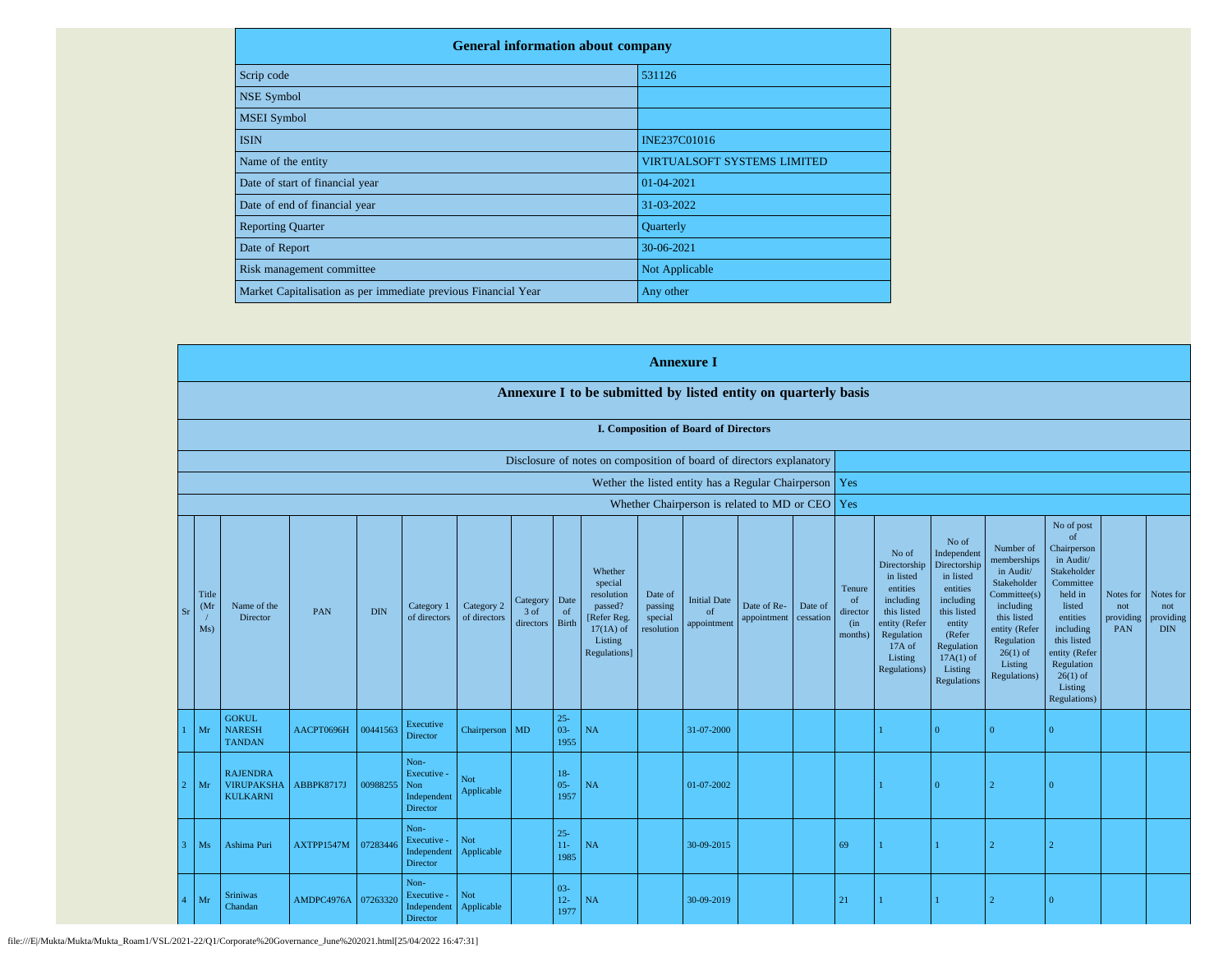|           | <b>Audit Committee Details</b> |                                        |                                                             |                            |                        |                      |                |  |  |  |  |
|-----------|--------------------------------|----------------------------------------|-------------------------------------------------------------|----------------------------|------------------------|----------------------|----------------|--|--|--|--|
|           |                                |                                        | Whether the Audit Committee has a Regular Chairperson   Yes |                            |                        |                      |                |  |  |  |  |
| <b>Sr</b> | <b>DIN</b><br>Number           | Name of Committee members              | Category 1 of directors                                     | Category 2 of<br>directors | Date of<br>Appointment | Date of<br>Cessation | <b>Remarks</b> |  |  |  |  |
|           | 00988255                       | RAJENDRA VIRUPAKSHA<br><b>KULKARNI</b> | Non-Executive - Non<br><b>Independent Director</b>          | Member                     | 13-10-2015             |                      |                |  |  |  |  |
|           | 07283446                       | Ashima Puri                            | Non-Executive - Independent<br><b>Director</b>              | Chairperson                | 13-10-2015             |                      |                |  |  |  |  |
|           | 07263320                       | Sriniwas Chandan                       | Non-Executive - Independent<br><b>Director</b>              | Member                     | 14-11-2019             |                      |                |  |  |  |  |

| Nomination and remuneration committee |                                                                             |                                               |                                                    |                            |                        |                      |         |  |  |  |
|---------------------------------------|-----------------------------------------------------------------------------|-----------------------------------------------|----------------------------------------------------|----------------------------|------------------------|----------------------|---------|--|--|--|
|                                       | Whether the Nomination and remuneration committee has a Regular Chairperson | l Yes                                         |                                                    |                            |                        |                      |         |  |  |  |
| <b>Sr</b>                             | <b>DIN</b><br>Number                                                        | Name of Committee members                     | Category 1 of directors                            | Category 2 of<br>directors | Date of<br>Appointment | Date of<br>Cessation | Remarks |  |  |  |
|                                       | 07283446                                                                    | Ashima Puri                                   | Non-Executive - Independent<br><b>Director</b>     | Chairperson                | 14-11-2018             |                      |         |  |  |  |
| $\overline{2}$                        | 00988255                                                                    | <b>RAJENDRA VIRUPAKSHA</b><br><b>KULKARNI</b> | Non-Executive - Non<br><b>Independent Director</b> | Member                     | 14-11-2018             |                      |         |  |  |  |
|                                       | 07263320                                                                    | Sriniwas Chandan                              | Non-Executive - Independent<br>Director            | Member                     | 14-11-2019             |                      |         |  |  |  |

|                |           |                      | <b>Stakeholders Relationship Committee</b> |                                                                                 |                            |                        |                      |         |
|----------------|-----------|----------------------|--------------------------------------------|---------------------------------------------------------------------------------|----------------------------|------------------------|----------------------|---------|
|                |           |                      |                                            | Whether the Stakeholders Relationship Committee has a Regular Chairperson   Yes |                            |                        |                      |         |
|                | <b>Sr</b> | <b>DIN</b><br>Number | Name of Committee members                  | Category 1 of directors                                                         | Category 2 of<br>directors | Date of<br>Appointment | Date of<br>Cessation | Remarks |
|                |           | 07283446             | Ashima Puri                                | Non-Executive - Independent<br><b>Director</b>                                  | Chairperson                | 14-02-2019             |                      |         |
| $\overline{2}$ |           | 00988255             | RAJENDRA VIRUPAKSHA<br><b>KULKARNI</b>     | Non-Executive - Non<br><b>Independent Director</b>                              | Member                     | 14-02-2019             |                      |         |
| 3              |           |                      | 07263320 Sriniwas Chandan                  | Non-Executive - Independent<br><b>Director</b>                                  | Member                     | 14-11-2019             |                      |         |

|                | <b>Risk Management Committee</b>                                |                              |                            |                            |                        |                      |         |  |  |  |  |
|----------------|-----------------------------------------------------------------|------------------------------|----------------------------|----------------------------|------------------------|----------------------|---------|--|--|--|--|
|                | Whether the Risk Management Committee has a Regular Chairperson |                              |                            |                            |                        |                      |         |  |  |  |  |
| $\mathsf{S}$ r | <b>DIN</b><br>Number                                            | Name of Committee<br>members | Category 1 of<br>directors | Category 2 of<br>directors | Date of<br>Appointment | Date of<br>Cessation | Remarks |  |  |  |  |

|                | <b>Corporate Social Responsibility Committee</b>                                |                              |                            |                            |                        |                      |         |  |  |  |
|----------------|---------------------------------------------------------------------------------|------------------------------|----------------------------|----------------------------|------------------------|----------------------|---------|--|--|--|
|                | Whether the Corporate Social Responsibility Committee has a Regular Chairperson |                              |                            |                            |                        |                      |         |  |  |  |
| $\mathsf{S}_r$ | <b>DIN</b><br>Number                                                            | Name of Committee<br>members | Category 1 of<br>directors | Category 2 of<br>directors | Date of<br>Appointment | Date of<br>Cessation | Remarks |  |  |  |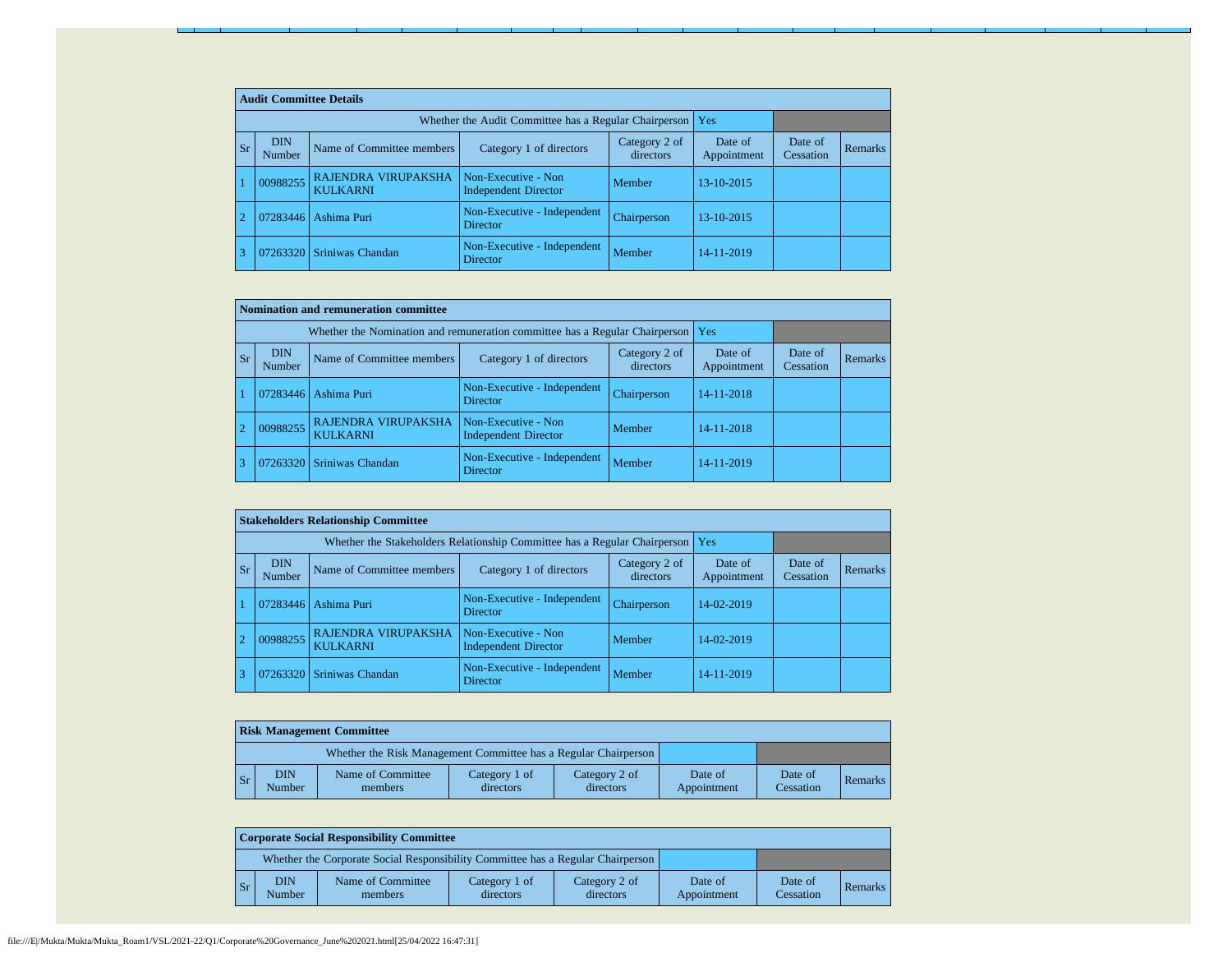## **Other Committee**

Sr DIN Number Name of Committee members Name of other committee Category 1 of directors Category 2 of directors Remarks

|                                           | <b>Annexure 1</b>                                                   |                                                             |                                                                   |                                       |                                                            |                                             |                                                           |  |  |  |
|-------------------------------------------|---------------------------------------------------------------------|-------------------------------------------------------------|-------------------------------------------------------------------|---------------------------------------|------------------------------------------------------------|---------------------------------------------|-----------------------------------------------------------|--|--|--|
| <b>Annexure 1</b>                         |                                                                     |                                                             |                                                                   |                                       |                                                            |                                             |                                                           |  |  |  |
| <b>III.</b> Meeting of Board of Directors |                                                                     |                                                             |                                                                   |                                       |                                                            |                                             |                                                           |  |  |  |
|                                           | Disclosure of notes on meeting of board of<br>directors explanatory |                                                             |                                                                   |                                       |                                                            |                                             |                                                           |  |  |  |
| Sr.                                       | $Date(s)$ of meeting<br>$(if any)$ in the<br>previous quarter       | Date(s) of<br>meeting (if any)<br>in the current<br>quarter | Maximum gap between<br>any two consecutive (in<br>number of days) | Notes for<br>not<br>providing<br>Date | Whether<br>requirement of<br><b>Ouorum</b> met<br>(Yes/No) | Number of<br><b>Directors</b><br>$present*$ | No. of Independent<br>Directors attending<br>the meeting* |  |  |  |
|                                           | 13-02-2021                                                          |                                                             |                                                                   |                                       | Yes                                                        | $\overline{4}$                              |                                                           |  |  |  |
| 2                                         |                                                                     | 30-06-2021                                                  | 136                                                               |                                       | Yes                                                        | 4                                           |                                                           |  |  |  |

|                | <b>Annexure 1</b>                                        |                                                                                                          |                                                                      |                               |                                       |                                                        |                                                    |                                                                        |  |  |  |
|----------------|----------------------------------------------------------|----------------------------------------------------------------------------------------------------------|----------------------------------------------------------------------|-------------------------------|---------------------------------------|--------------------------------------------------------|----------------------------------------------------|------------------------------------------------------------------------|--|--|--|
|                | <b>IV. Meeting of Committees</b>                         |                                                                                                          |                                                                      |                               |                                       |                                                        |                                                    |                                                                        |  |  |  |
|                | Disclosure of notes on meeting of committees explanatory |                                                                                                          |                                                                      |                               |                                       |                                                        |                                                    |                                                                        |  |  |  |
| <b>Sr</b>      | Name of<br>Committee                                     | Date(s) of meeting (Enter<br>dates of Previous quarter and<br>Current quarter in<br>chronological order) | Maximum gap<br>between any two<br>consecutive (in<br>number of days) | Name of<br>other<br>committee | Reson<br>for not<br>providing<br>date | Whether<br>requirement<br>of Quorum<br>met<br>(Yes/No) | Number<br>$\sigma$<br><b>Directors</b><br>present* | No. of<br>Independent<br><b>Directors</b><br>attending the<br>meeting* |  |  |  |
|                | Audit<br>Committee                                       | 13-02-2021                                                                                               |                                                                      |                               |                                       | Yes                                                    | 3                                                  | $\overline{2}$                                                         |  |  |  |
| $\overline{2}$ | Audit<br>Committee                                       | 30-06-2021                                                                                               | 136                                                                  |                               |                                       | Yes                                                    | 3                                                  | $\overline{2}$                                                         |  |  |  |
| 3              | <b>Nomination</b><br>and<br>remuneration<br>committee    | 13-02-2021                                                                                               |                                                                      |                               |                                       | Yes                                                    | 3                                                  | $\overline{2}$                                                         |  |  |  |
| $\overline{4}$ | Nomination<br>and<br>remuneration<br>committee           | 30-06-2021                                                                                               |                                                                      |                               |                                       | Yes                                                    | 3                                                  | $\overline{2}$                                                         |  |  |  |
| 5              | <b>Stakeholders</b><br>Relationship<br>Committee         | 13-02-2021                                                                                               |                                                                      |                               |                                       | Yes                                                    | 3                                                  | $\overline{2}$                                                         |  |  |  |
| 6              | <b>Stakeholders</b><br>Relationship<br>Committee         | 30-06-2021                                                                                               |                                                                      |                               |                                       | Yes                                                    | 3                                                  | $\overline{2}$                                                         |  |  |  |

| <b>Annexure 1</b>             |  |                                                     |  |  |  |  |  |
|-------------------------------|--|-----------------------------------------------------|--|--|--|--|--|
| V. Related Party Transactions |  |                                                     |  |  |  |  |  |
|                               |  | Compliance status If status is "No" details of non- |  |  |  |  |  |